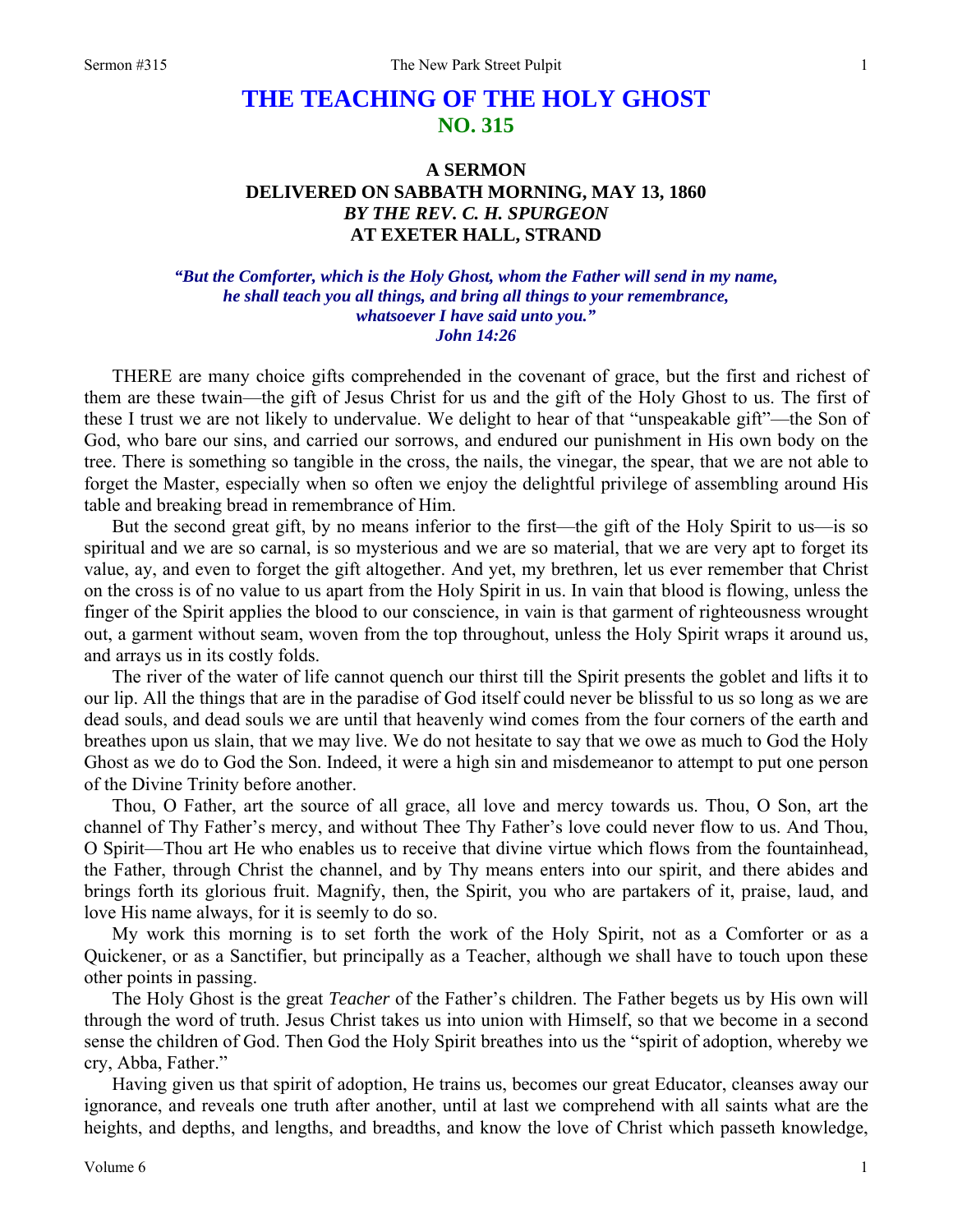and then the Spirit introduces the educated ones to the general assembly and church of the firstborn, whose names are written in heaven.

Concerning this Teacher, these three things—first, *what He teaches,* secondly, *His methods of teaching,* and thirdly, *the nature and characteristics of that teaching*.

**I.** First then, WHAT THE HOLY SPIRIT TEACHES US.

And here indeed we have a wide field spread before us, for He teaches to God's people all that they *do* that is acceptable to the Father, and all that they *know* that is profitable to themselves.

**1.** I say that He teaches them *all that they do*. Now, there are some things which you and I can do naturally, when we are but children, without any teaching. Who ever taught a child to *cry?* It is natural to it. The first sign of its life is its shrill feeble cry of pain. Ever afterwards you need never send it to school to teach it to utter the cry of its grief, the well known expression of its little sorrows.

Ah, my brethren, but you and I, as spiritual infants, had to be taught to cry, for we could not even cry of ourselves, till we had received "the spirit of adoption, whereby we cry, Abba, Father." There are cryings and groanings which cannot be uttered in words and speech, simple as this language of the new nature seems to be. But even these feeblest groanings, sighings, cryings, tears, are marks of education. We must be taught to do this, or else we are not sufficient to do even these little things in and of ourselves.

Children, as we know, have to be taught to *speak,* and it is by degrees that they are able to pronounce first the shorter, and afterwards the longer words. We too, are taught to speak. We have none of us learned as yet the whole vocabulary of Canaan. I trust we are able to say some of the words, but we shall never be able to pronounce them all till we come into that land where we shall see Christ, and "shall be like him; for we shall see him as he is."

The sayings of the saints, when they are good and true, are the teachings of the Spirit. Marked you not that passage—"No man can *say* that Jesus is the Christ but by the Holy Ghost"? He may say as much in dead words, but the spirit's saying, the saying of the soul, he can never attain to, except as he is taught by the Holy Ghost.

Those first words which we ever used as Christians—"God be merciful to me a sinner," were taught us by the Holy Spirit, and that song which we shall sing before the throne—"Unto him that loved us, and washed us from our sins in his own blood, to him be glory and dominion for ever and ever," shall but be the ripe fruit of that same tree of knowledge of good and evil, which the Holy Spirit hath planted in the soil of our hearts.

Further, as we are taught to cry and taught to speak by the Holy Spirit, so are all God's people taught to *walk* and *act* by Him. "It is not in man that walketh to direct his steps." We may take the best heed to our life, but we shall stumble or go astray unless He who first set us in the path shall guide us in it. "I taught Ephraim also to go, taking them by their arms." "He maketh me to lie down in green pastures: he leadeth me beside the still waters." To stray is natural, to keep the path of right is spiritual. To err is human, to be holy is divine. To fall is the natural effect of evil, but to stand is the glorious effect of the Holy Spirit working in us, both to will and to do of His own good pleasure.

There was never yet a heavenly thought, never yet a hallowed deed, never yet a consecrated act acceptable to God by Jesus Christ, which was not worked in us by the Holy Ghost. You have worked all our works in us. "For we are his workmanship, created in Christ Jesus unto good works, which God hath before ordained that we should walk in them."

Now as it is with the simple deeds of the Christian, his crying, his speaking, his walking, his acting—all these are teachings of the Holy Ghost—so is it with the higher efforts of his nature. The preaching of the Gospel, when it be done aright, is only accomplished through the power of the Holy Spirit.

That sermon which is based upon human genius is worthless, that sermon which has been obtained through human knowledge, and which has no other force in it than the force of logic or of oratory, is spent in vain. God works not by such tools as these. He cleanses not spirits by the water from broken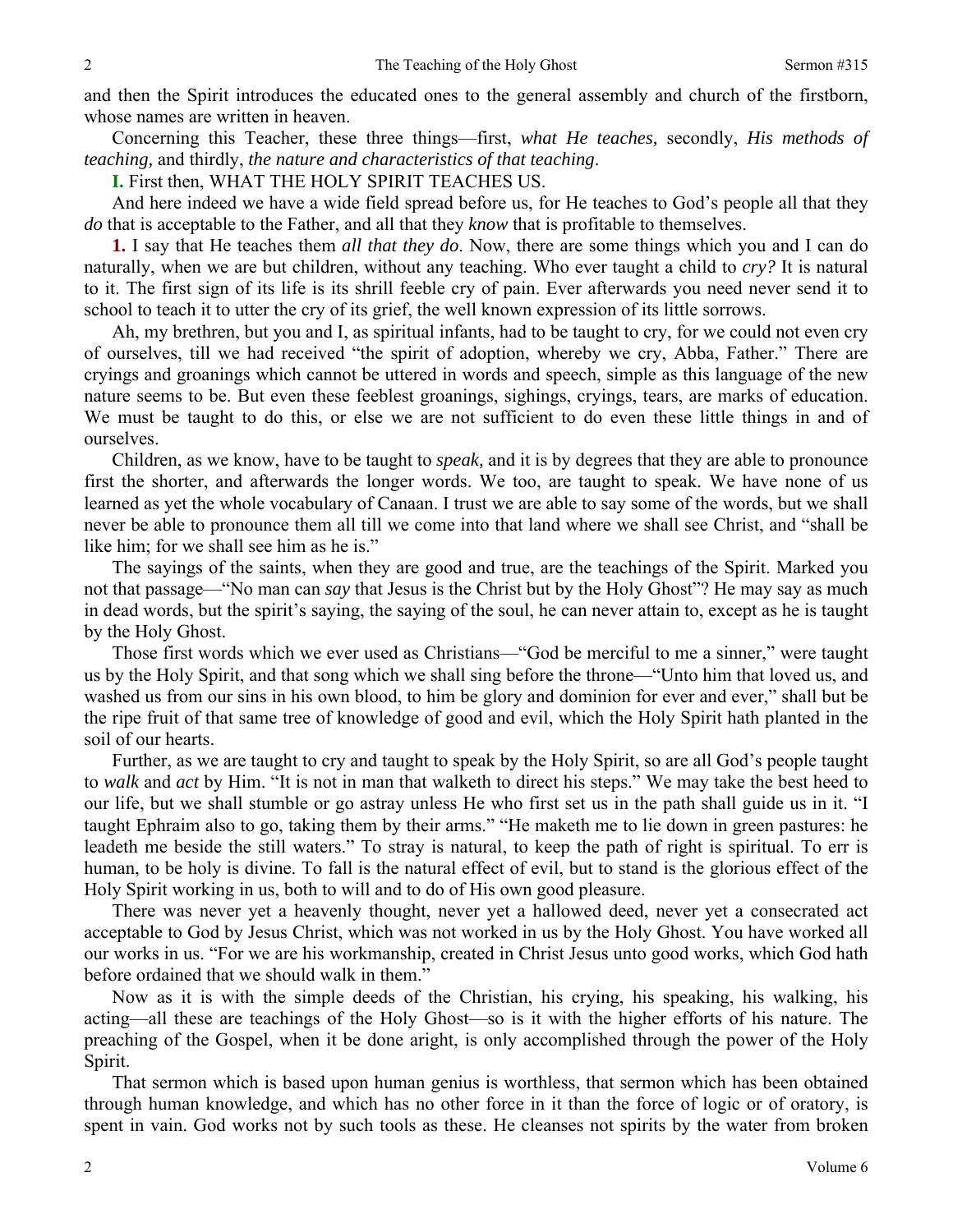cisterns, neither does He save souls by thoughts which come from men's brains, apart from the divine influence which goes with them.

We might have all the learning of the sages of Greece, nay, better still, all the knowledge of the twelve apostles put together, and then we might have the tongue of a seraph, and the eyes and heart of a Savior, but apart from the Spirit of the living God, our preaching would yet be vain, and our hearers and ourselves would still abide in our sins.

To preach aright can only be accomplished by the Holy Spirit. There may be a thing called preaching that is of human energy, but God's ministers are taught of the Holy One, and when their word is blessed, either to saint or sinner, the blessing comes not of them, but of the Holy Ghost, and unto Him be all the glory, for it is not you that speak, but the Spirit of your Father which speaks in you.

So is it with sacred song. Whose are the wings with which I mount towards the skies in sacred harmony and joy? They are Thy wings, O Holy Dove! Whose is the fire with which my spirit flames at times of hallowed consecration? Thine is the flame, O fiery Spirit! Thine. Whose is the tongue of fire which rested on the apostolic lip? Thine was that cleft tongue, Thou Holy One of Israel!

Whose is that dew which falls upon the withered blade, and makes it smile and live? Thine are those holy drops, Thou Dew of God, Thou art that womb of the morning from whence these beauties of holiness proceed. Thou hast worked all in us, and unto Thee would we give well-deserved thanks. So then all the doings of the Christian, both the little and the major doings, are all the teachings of the Holy Ghost.

**2.** But now further, all that the believer truly *knows* that is profitable to himself is taught him by the Holy Spirit. We may learn very much from the Word of God morally and mentally, but the Christian philosopher understands that there is a distinction between soul and spirit, that the mere natural soul or intellect of man may instruct itself well enough out of the Word of God, but that spiritual things are only to be spiritually discerned, and that until that third, higher principle—the spirit—is infused into us in regeneration, we have not even the capability or the possibility of knowing spiritual things.

Now it is this third, higher principle, of which the apostle speaks when he speaks of "body, soul, and spirit." Mental philosophers declare there is no such thing as the third part—spirit. They can find a body and a soul, but no spirit. They are quite right—there is no such thing in natural men. That third principle—the spirit—is an infusion of the Holy Ghost at regeneration, and is not to be detected by mental philosophy, it is altogether a subtler thing, a thing too rare, too heavenly, to be described by Dugald Stewart, or Reid, or Brown, or any of those mighty men who could dissect the mind, but who could not understand the spirit.

Now, the Spirit of God first gives us a spirit, and then afterwards educates that spirit, and all that that spirit knows is taught it by the Holy Ghost. Perhaps the first thing that we learn is *sin,* He reproves us of sin. No man knows the exceeding sinfulness of sin, but by the Holy Ghost. You may punish a man, you may tell him of the wrath of God, and of hell, but you cannot make him know what an evil and a bitter thing sin is till the Holy Ghost has taught it to him. 'Tis an awful lesson indeed to learn, and when the Holy Spirit makes us sit down upon the stool of penitence, and begins to drill this great truth into us, that sin is damnation in the bud, that sin is hell in the germ, then when we begin to perceive it, we cry out, "Now I know how vile I am; my soul abhorreth itself in dust and ashes."

No man, I repeat it, will ever know the sinfulness of sin by argument, by punishment, by moral discipline, or by any means apart from the education of the Holy Ghost. It is a truth beyond the reach of human intellect to know how base a thing sin is. The spirit alone, engrafted and given by the Holy Spirit—that spirit alone can learn the lesson, and only the Holy Ghost can teach it.

The next lesson the Spirit teaches us is *the total ruin, depravity, and helplessness of self*. Men pretend to know this by nature, but they do not know it, they can only speak the words of experience as parrots speak like men. But to know myself utterly lost and ruined, to know myself so lost, "that in me (that is, in my flesh,) dwelleth no good thing," is a knowledge so distasteful, so hateful, so abominable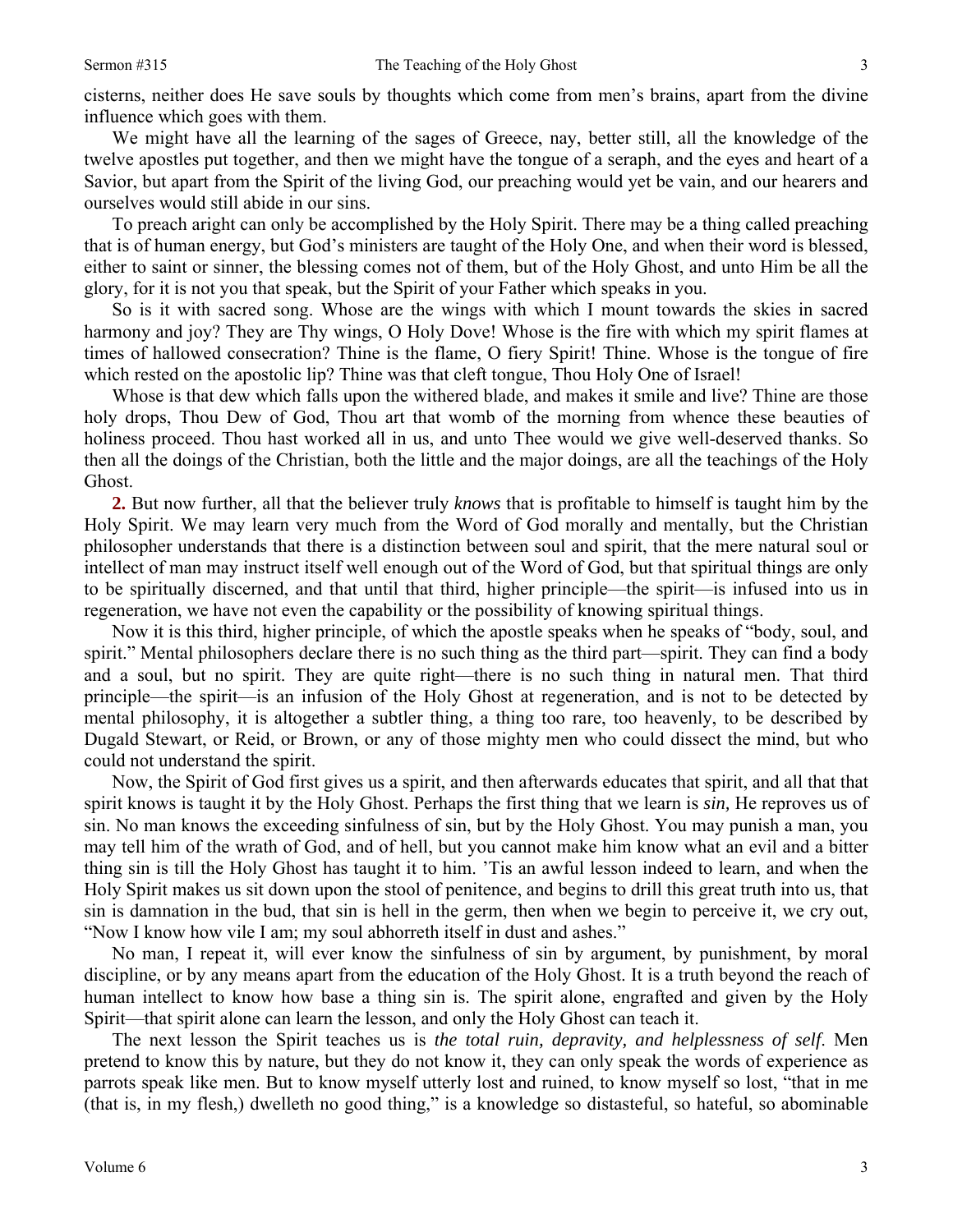to the carnal intellect, that man would not learn it if he could, and if he has learned it, it is a clear proof that God the Holy Spirit has made him willing to see the truth, and willing to receive it.

When we sometimes hear great preachers telling us that there is something grand left in man yet, that when Adam fell he might have broken his little finger, but did not ruin himself entirely, that man is a grand being, in fact a noble creature, and that we are all wrong in telling men they are depraved, and thundering out the law of God at them—am I astonished that they should speak thus? Nay, my brethren, it is the language of the carnal mind the whole world over, and in every age.

No wonder that a man is eloquent upon this point, every man needs to be eloquent when he has to defend a lie. No wonder that glorious sentences have been uttered, and flowery periods poured forth from a cornucopia of eloquence upon this subject. A man need exhaust all logic and all rhetoric to defend a falsehood, and it is not a wonder that he seeks to do it, for man believes himself to be rich, and increased in goods, and to have need of nothing, till the Holy Ghost teaches him that he is naked, and poor, and miserable.

These lessons being learned, the Spirit proceeds to teach us further—*the nature and character of God*. God is to be heard in every wind, and seen in every cloud, but not all of God. God's goodness, and God's omnipotence, the world clearly manifests to us in the works of creation, but where do I read of His grace, where do I read of His mercy, or of His justice? There are lines which I cannot read in creation. Those must have quick ears indeed who can hear the notes of mercy or of grace whispering in the evening gale.

No, brethren, these parts of God's attributes are only revealed to us in this precious Book, and there they are so revealed that we cannot know them until the Spirit opens our eyes to perceive them.

To know the inflexibility of divine justice, and to see how God exacts punishment for every jot and tittle of sin, and yet to know that that full-justice does not eclipse His equally full-mercy, but that the two move around each other, without for a single instant coming into contact, or conflict, or casting the slightest shadow one or the other, to see how God is just and yet the justifier of the ungodly, and so to know God that my spirit loves His nature, appreciates His attributes, and desires to be like Him—this is a knowledge which astronomy cannot teach, which all the researches of the sciences can never give to us. We must be taught of God, if we ever learn of Him—we must be taught God, by God the Holy Ghost.

Oh that we may learn this lesson well, that we may be able to sing of His faithfulness, of His covenant love, of His immutability, of His boundless mercy, of His inflexible justice, that we may be able to talk to one another concerning that incomprehensible One, and may see Him even as a man sees his friend, and may come to walk with Him as Enoch did, all the days of our life! This indeed must be an education given to us by the Holy Ghost.

But not to tarry on these points, though they are prolific of thought, let us observe that the Holy Spirit specially teaches us *Jesus Christ*. It is the Holy Ghost who manifests the Savior to us in the glory of His person, the complex character of His manhood and of His deity, it is He who tells us of the love of His heart, of the power of His arm, of the clearness of His eye, the preciousness of His blood, and of the prevalence of His plea.

To know that Christ is my Redeemer is to know more than Plato could have taught me. To know that I am a member of His body, of His flesh, and of His bones, that my name is on His breast, and engraved on the palms of His hands, is to know more than the Universities of Oxford or Cambridge could teach to all their scholars, learn they never so well.

Not at the feet of Gamaliel did Paul learn to say—"He loved me, and gave himself for me." Not in the midst of the Rabbis, or at the feet of the members of the Sanhedrin, did Paul learn to cry—"Those things which I counted gain, I now count loss for Christ's sake." "God forbid that I should glory save in the cross of our Lord Jesus Christ." No, this must have been taught as he himself confesses—"not of flesh and blood, but of the Holy Ghost."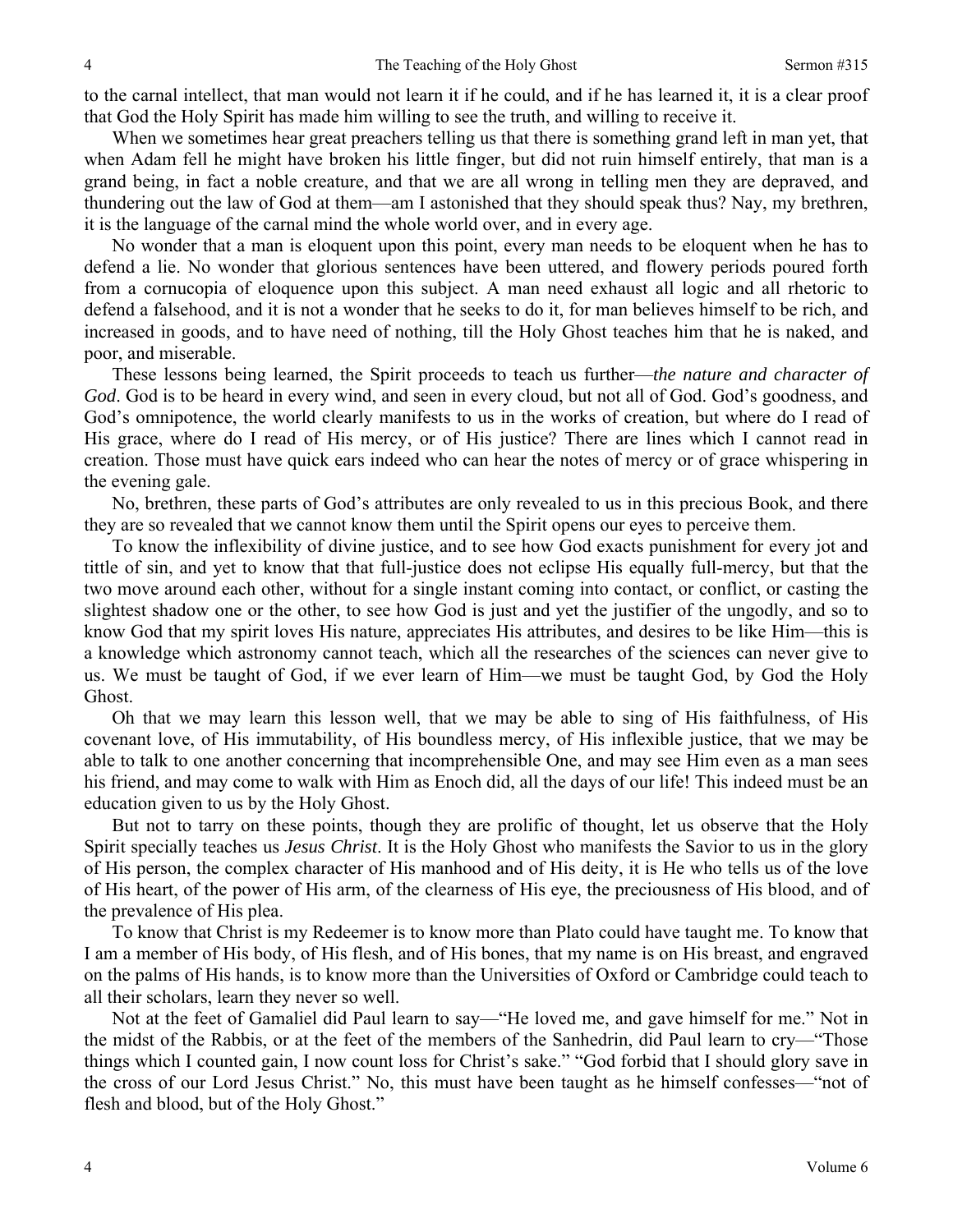5

I need only hint that it is also the Spirit who teaches us our *adoption*. Indeed, all the privileges of the new covenant, beginning from regeneration, running through redemption, justification, pardon, sanctification, adoption, preservation, continual safety, even unto an abundant entrance into the kingdom of our Lord and Savior Jesus Christ—all is the teaching of the Holy Spirit, and especially that last point, for, "Eye hath not seen, nor ear heard, neither have entered into the heart of man, the things which God hath prepared for them that love him. But God hath revealed them unto us by his Spirit: for the Spirit searcheth all things, yea, the deep things of God."

He leads us into the truth of joys to come, carries our spirit upwards, and gives us

*"That inward calm within the breast, The surest pledge of glorious rest, Which for the church of God remains, The end of cares, the end of pains."* 

**II.** And now I come to the second point, which is this—THE METHODS BY WHICH THE HOLY SPIRIT TEACHES GOD'S CHILDREN THESE PRECIOUS THINGS.

Here we must remark that we know nothing of the precise way of operation, because the Spirit is mysterious, we know not whence He cometh nor whither He goeth. But still, let us describe what we can perceive. And first, in teaching God's people, one of the first things the Spirit does is to *excite interest* in their minds.

I frequently find that when men are being educated for the ministry, the hardest thing is to set them going. They are like bats on the ground, if once a bat gets on the earth he cannot fly until he creeps to the top of a stone and gets a little above the earth, and then he gets wing and can fly well enough. So there are many who have not got their energies aroused, they have talent but it is asleep, and we want a kind of railway-whistle to blow in their ears to make them start up and rub away the film from their eyes so that they may see.

Now, it is just so with men when the Spirit of God begins to teach them. He excites their interest in the things which He wishes them to learn, He shows them that these things have a personal bearing upon their soul's present and eternal welfare. He so brings precious truth home, that what the man thought was utterly indifferent yesterday, he now begins to esteem inestimably precious. "Oh!" said he, "theology! of what use can it be to me?" But now the knowledge of Christ and Him crucified has become to him the most desirable and excellent of all the sciences. The Holy Spirit awakens his interest.

That done, He gives to the man *a teachable spirit*. There are men who will not learn. They profess that they want to know, but you never found the right way of teaching them. Teach them little by little, and they say—"Do you think I am a child?" Tell them a great deal at once and they say—"You have not the power to make me comprehend!" till I have been compelled sometimes to say to a man, when I have been trying to make him understand, and he has said "I cannot understand you," "Well, sir, I am thankful it is not my duty to give you an understanding if you have none."

Now, the Holy Spirit makes a man willing to learn in any shape. The disciple sits down at the feet of Christ, and let Christ speak as He may, and teach Him as He will, whether with the rod, or with a smile, he is quite willing to learn. Distasteful the lessons are, but the regenerated pupil loves to learn best the very things he once hated.

Cutting to his pride the doctrines of the Gospel each one of them may be, but for this very reason he loves them, for he cries, "Lord, humble me; Lord, bring me down; teach me those things that will make me cover my head with dust and ashes; show me my nothingness; teach me my emptiness; reveal to me my filthiness." So that the Holy Spirit thus proceeds with His work—awakening interest, and enkindling a teachable spirit.

This done, the Holy Ghost in the next place *sets the truth in a clear light*. How hard it is sometimes to state a fact which you perfectly understand yourself, in such a way that another man may see it. It is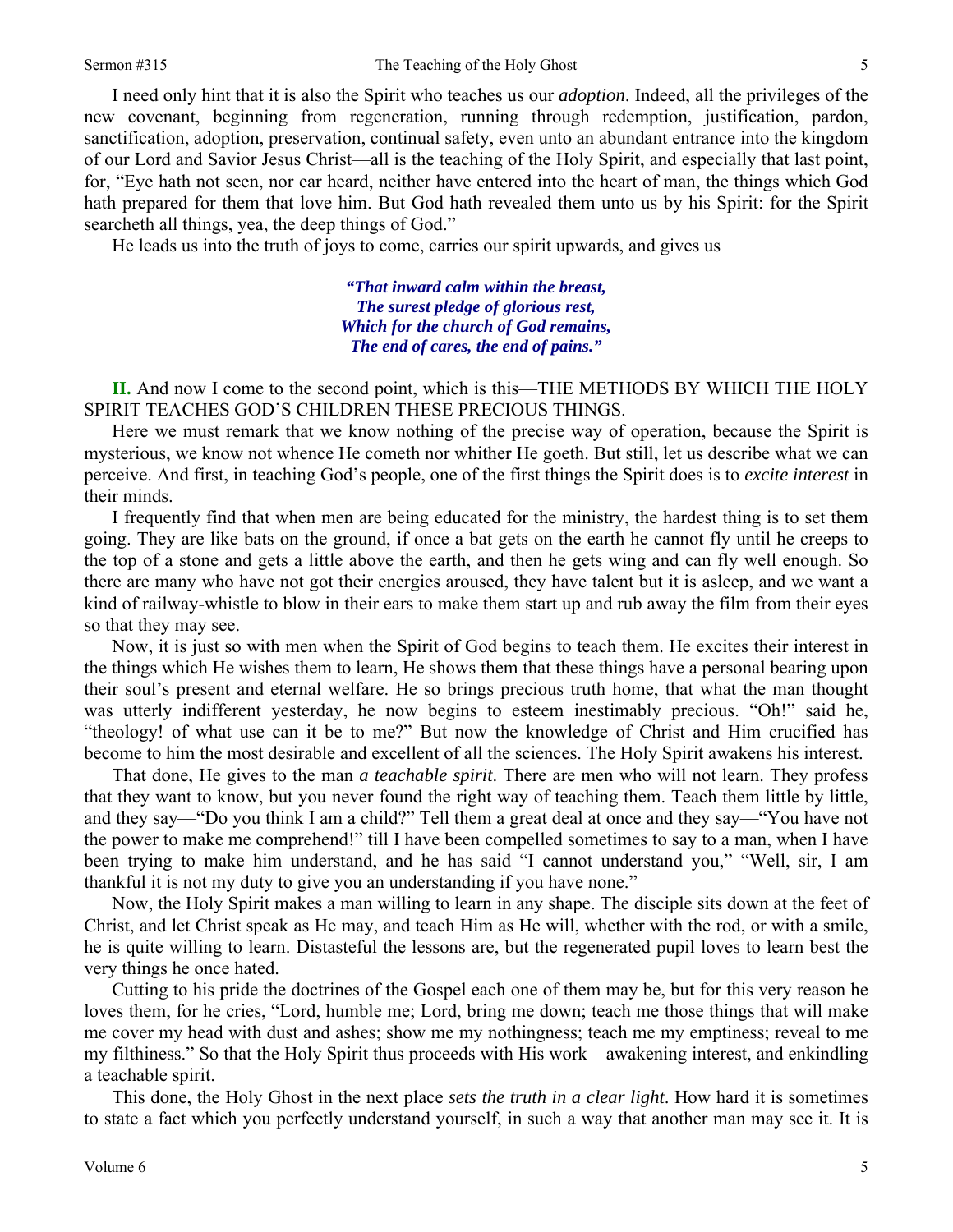like the telescope, there are many persons who are disappointed with a telescope because whenever they walk into an observatory and put their eye to the glass, expecting to see the rings of Saturn, and the belts of Jupiter, they have said, "I can see nothing at all, a piece of glass, and a grain or two of dust is all I can see!" "But," says the astronomer when he comes, "I can see Saturn in all her glory."

Why cannot you? Because the focus does not suit the stranger's eye. By a little skill, the focus can be altered so that the observer may be able to see what he could not see before. So is it with language, it is a sort of telescope by which I enable another to see my thoughts, but I cannot always give him the right focus.

Now the Holy Spirit always gives the right focus to every truth. He sheds a light so strong and forcible upon the Word, that the spirit says. "Now I see it, now I understand it." For even here, in this precious Book, there are words which I have looked at a hundred times, but I could not understand them, till at some favored hour, the key word seemed as if it leaped up from the midst of the verse and said to me, "Look at the verse in my light," and at once I perceived—not always from a word in the verse itself, but sometimes in the context—I perceived the meaning which I could not see before. This too, is a part of the Spirit's training—to shed a light upon truth.

But the Spirit not only enlightens the truth, but He *enlightens the understanding.* 'Tis marvelous too, how the Holy Spirit does teach men who seemed as if they never could learn. I would not wish to say anything which my brother might be grieved at, but I do know some brethren, I won't say they are here today, but they are not out of the place—some brethren whose opinion I would not take in anything worldly on any account. If it were anything to do with pounds, shillings, and pence, anything where human judgment was concerned, I should not consult them, but those men have a deeper, truer, and more experiential knowledge of the Word of God, than many who preach it, because the Holy Spirit never tried to teach them grammar, and never meant to teach them business—never wanted to teach them astronomy, but He has taught them the Word of God, and they understand it.

Other teachers have labored to beat the elements of science into them but without success, for they are as thick and addled in their brains as they can well be, but the Holy Spirit has taught them the Word of God, and they are clear enough there.

I come in close contact with some young men. When we are taking our lessens for illustration out of the sciences, they seem to be all confused, and when I ask them a question to see if they have understood, they are lost, but mark you, when we come to read a chapter out of some old Puritan book come to theology—those brethren give me the smartest and sharpest answers of the whole class.

When we once come to deal with things experiential and controversial, I find those men are able to double up their opponents and vanquish them at once, because they are deeply read in the Word of God. The Spirit has taught them the things of Christ, but He has not taught them anything else. I have perceived also, that when the Spirit of God has enlarged the understanding to receive Bible truth, that understanding becomes more capable of receiving other truths.

I heard, some time ago, from a brother minister, when we were comparing notes, the story of a man who had been the dullest creature that was known. He was not more than one grade above an idiot, but when he was converted to God, one of the first things he wanted to do was to read the Bible. They had a long, long task to teach him a verse, but he would learn it, he would master it. He stuck at it as hard as ever he could, till he was able to read, "In the beginning was the Word and the Word was with God, and the word was God."

That man was by and by asked to engage in prayer. At first he hardly put a sentence together. By and by he arrived at a considerable degree of fluency, because he would do it. He would not stand still, he said, in the prayer meeting and not have a word to say for his Master. He began to read his Bible much, and to pray with a great deal of profit and acceptableness to those who heard, and after awhile, he actually began to speak in the villages, and became sometime after an honored and acceptable pastor of one of our Baptist churches.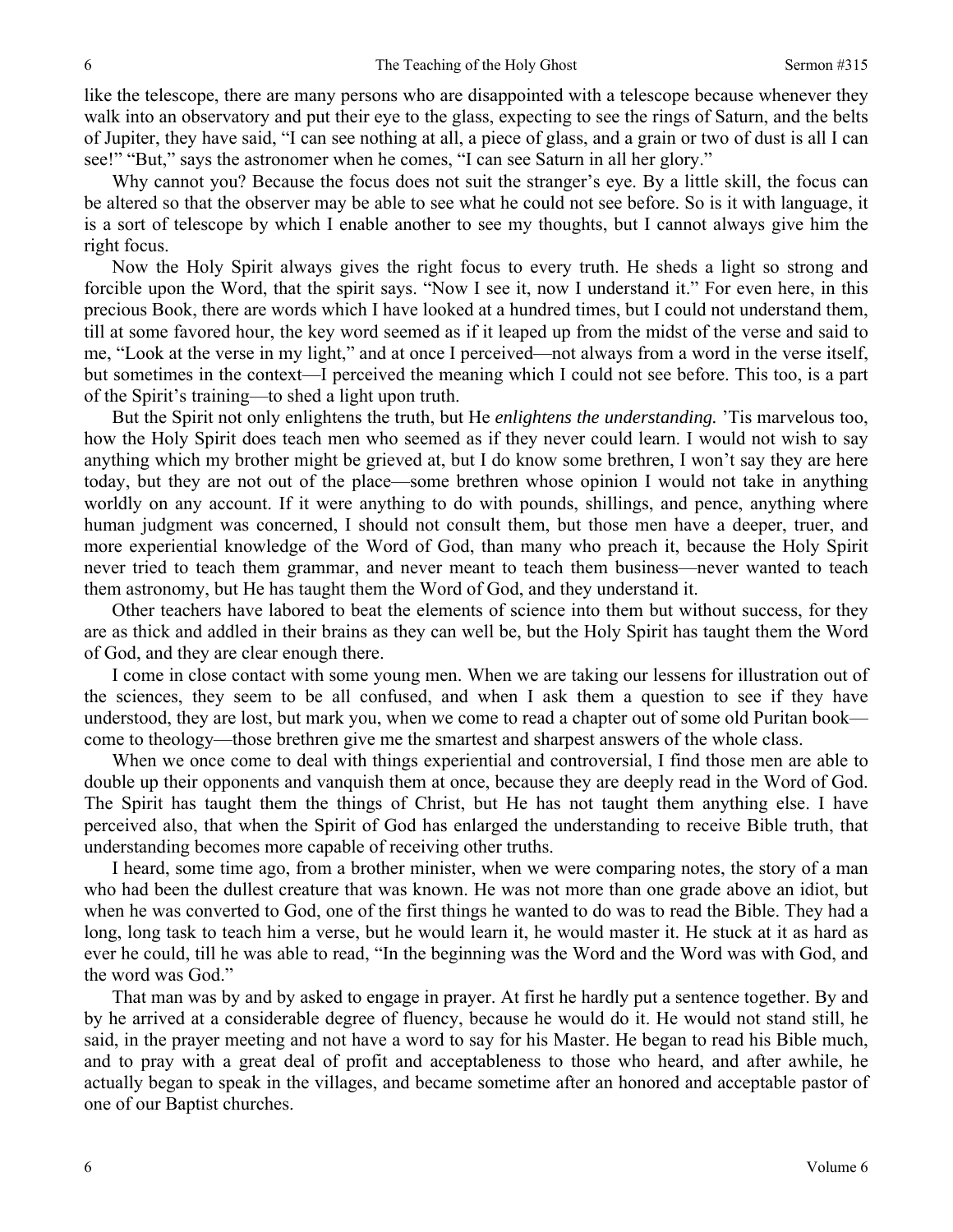Had it not been for the Spirit of God first expanding the understanding to receive religious truth, that understanding might have been cramped, and fettered, and fast bolted to this very day, and the man might have been ever after an idiot, and so have gone down to his grave, while now he stands up to tell to sinners round, in burning language, the story of the cross of Christ. The Spirit teaches us by enlightening the understanding.

Lest I weary you, let me hurry on through the other points. He teaches us also by *refreshing the memory*. "He shall bring all things to your remembrance." He puts all those old treasures into the ark of our soul, and when the time comes, He opens it and brings out these precious things in right good order, and shows them to us again and again.

He refreshes the memory and when this is done, He does better, He teaches us the Word, by *making us feel its effect,* and that, after all, is the best way of learning. You may try to teach a child the meaning of the term "sweetness," but words will not avail, give him some honey and he will never forget it. You might seek to tell him of the glorious mountains, and the Alps, that pierce the clouds and send their snows peaks, like white-robed ambassadors up to the courts of heaven; take him there, let him see them, and he will never forget them. You might seek to paint to him the grandeur of the American continent, with its hills, and lakes, and rivers, such as the world saw not before, let him go and view it, and he will know more of the land than he could know by all your teaching when he sits at home.

So the Holy Spirit does not only tell us of Christ's love, He sheds it abroad in the heart. He does not merely tell us of the sweetness of pardon, but He gives us a sense of no condemnation, and then we know all about it, better than we could have done by any teaching of words and thoughts.

He takes us into the banqueting house and waves the banner of love over us. He bids us visit the garden of nuts, and makes us lie among the lilies. He gives us that bundle of camphor, even our beloved, and bids us place it all night betwixt our breasts. He takes us to the cross of Christ, and He bids us put our finger into the print of the nails, and our hands into His side. and tells us not to be "faithless, but believing," and so in the highest and most effectual manner He teaches us to profit.

**III.** But now I shall come to my third point, although I feel as if I wished my subject were somewhat less comprehensive, but indeed it is a fault which does not often happen—to have too much rather than too little to speak of, except when we come upon a topic where God is to be glorified, and here indeed our tongue must be like the pen of a ready writer, when we speak of the things that we have made touching the King.

I am now to speak to you about the CHARACTERISTICS AND NATURE OF THE HOLY SPIRIT'S TEACHING.

And first, I would remark that the Holy Ghost teaches sovereignty. He teaches *whom* He pleases. He takes the fool and makes him know the wonders of the dying love of Christ, to bring aspiring wisdom low and make the pride of man humble and abase itself.

And as the Spirit teaches whom He wills, so He teaches *when* He will. He has His own hours of instruction, and He will not be limited and bound by us. And then again He teaches *as* He wills—some by affliction, some by communion, some He teaches by the Word read, some by the Word spoken, some by neither, but directly by His own agency.

And so also the Holy Spirit is a sovereign in that He teaches in whatever degree He pleases. He will make one man learn much, while another comprehends but little. Some Christians wear their beards early—they come to a rapid and high degree of maturity and that on a sudden, while others creep but slowly to the goal, and are very long in reaching it.

Some Christians in early years understand more than others whose hairs have turned grey. The Holy Spirit is a sovereign. He does not have all His pupils in one class, and teach them all the same lesson by simultaneous instruction, but each man is in a separate class, each man learning a separate lesson. Some beginning at the end of the book, some at the beginning, and some in the middle—some learning one doctrine and some another, some going backwards and some forwards.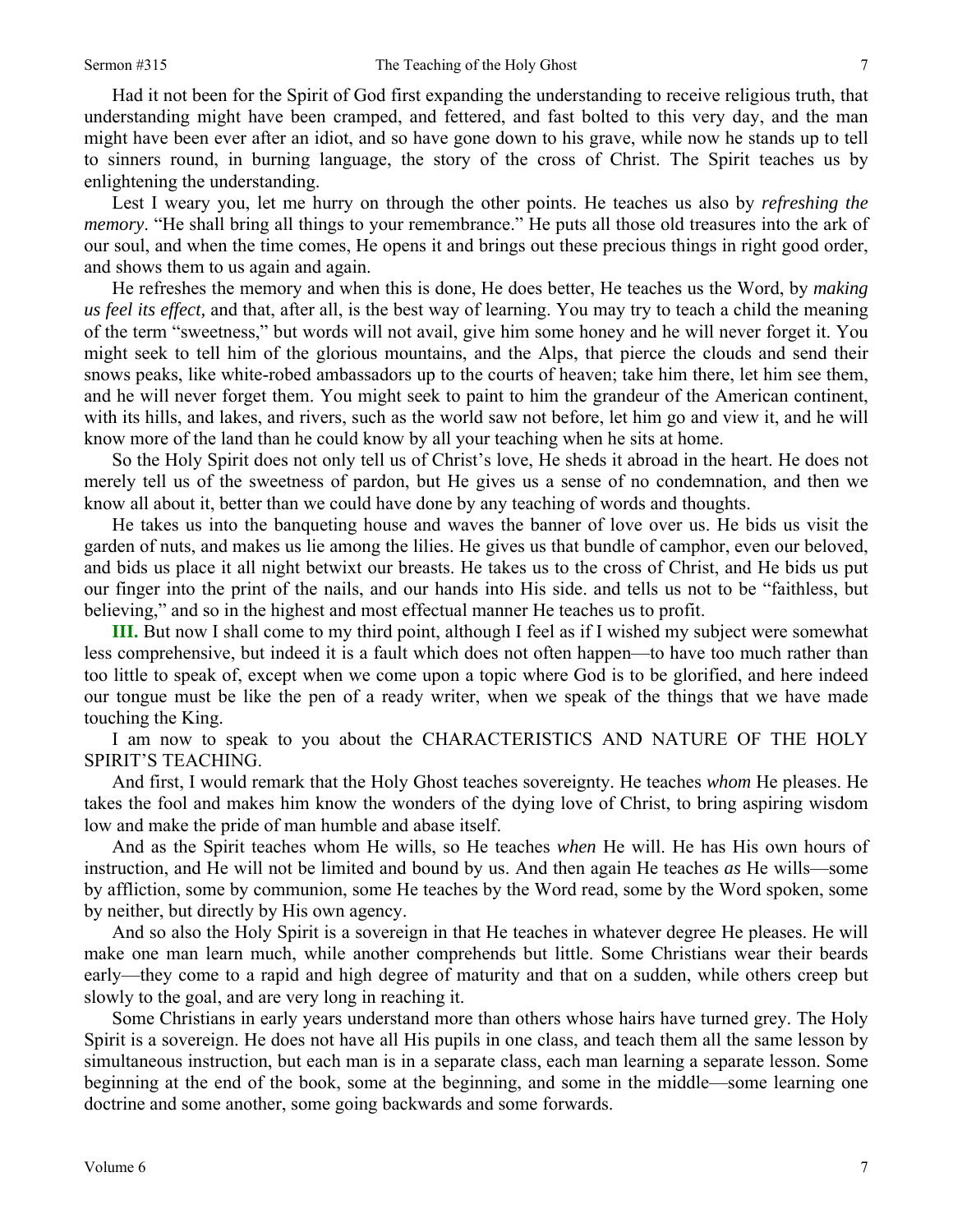The Holy Spirit teaches sovereignly, and gives to every man according as He wills, but then, wherever He teaches at all, He teaches *effectually.* He never failed to make us learn yet. No scholar was ever turned out of the Spirit's school incorrigible. He teaches *all* His children, not some of them—"All thy children shall be taught of the LORD, and great shall be the peace of thy children,"—the last sentence being a proof that they have been effectually taught.

Never once did the Spirit bring home the truth to the heart and yet that heart fail to receive it. He has modes of touching the secret springs of life, and putting the truth into the very core of the being. He casts His healing mixtures into the fountain itself, and not into the streams. *We* instruct the ear, and the ear is far removed from the heart, He teaches the heart itself, and therefore His every word falls upon good soil, and brings forth good and abundant fruit—He teaches effectually.

Dear brother, do you feel yourself to be a great fool sometimes? Your great Schoolmaster will make a good scholar of you yet. He will so teach you, that you shall be able to enter the kingdom of heaven knowing as much as the brightest saints.

Teaching thus sovereignly and effectually, I may add, He teaches *infallibly*. *We* teach you errors through want of caution, sometimes through over zeal, and again through the weakness of our own mind. In the greatest preacher or teacher that ever lived there was some degree of error, and hence our hearers should always bring what we say to the law and the testimony, but the Holy Ghost never teaches error, if you have learned anything by the Spirit of God, it is pure, unadulterated, undiluted truth. Put yourself daily under His teaching, and you shall never learn a word amiss, nor a thought awry, but become infallibly taught, well taught in the whole truth as it is in Jesus.

Further, where the Spirit thus teaches infallibly, He teaches *continually*. Whom once He teaches, He never leaves till He has completed their education. On, and on, and on, however dull the scholar, however frail the memory, however vitiated the mind, He still continues with His gracious work till He has trained us up and made us "meet to be partakers of the inheritance of the saints in light."

Nor does He leave us till He has taught us completely, for as our text says, "He shall teach you all things." There is not a truth so high that it shall not yet be mastered, nor a doctrine so hard that it shall not yet be received. High up, high up, tower the heights of the hill of knowledge, but there, when there, your feet shall stand.

Weary may be the way, and weak your knees, but up thither you shall climb, and one day with your forehead bathed in the sunlight of heaven, your soul shall stand and look down on tempests, mists, and all earth's clouds and smoke, and see the Master face to face, and be like Him, and know Him as He is. This is the joy of the Christian, that he shall be completely taught, and that the Holy Spirit will never give him up till He has taught him all truth.

I fear however, that this morning I weary you. Such a theme as this will not be likely to be suitable to all minds. As I have already said, the spiritual mind alone receives spiritual things, and the doctrine of the Spirit's agency will never be very interesting to those who are entire strangers to it. I could not make another man understand the force of an electric shock unless he has felt it. It would not be likely at all that he would believe in those secret energies which move the world, unless he had some means of testing for himself.

And those of you, who never felt the Spirit's energy, are as much strangers to it as a stone would be. You are out of your element when you hear of the Spirit. You know nothing of His divine power, you have never been taught of Him, and therefore how you should be careful to know what truths He teaches?

I close therefore with this sorrowful reflection. Alas, alas, a thousand times alas, that there should be so many who know not their danger, who feel not their load, and in whose heart the light of the Holy Ghost has never shone! Is it your case, my dear hearer, this morning? I do not ask you whether you have been ever educated in the school of learning, that you may be, and you may have taken your degree and been first-class in honors, but you may still be as the wild ass's colt that knows nothing about these